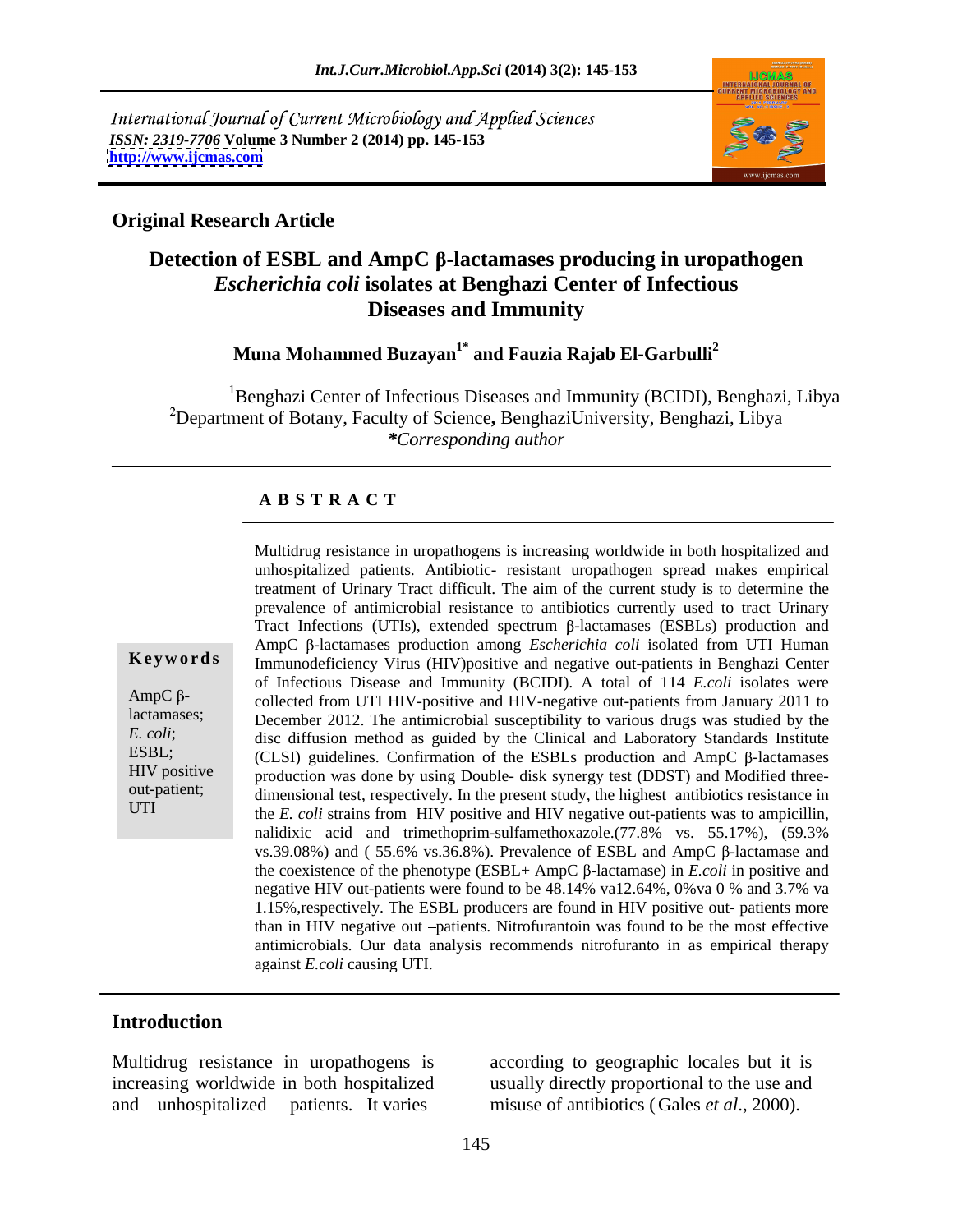*Klebsiella* spp. and *Escherichia coli* are to antibiotics currently used to treat UTIs*,* the most common produce Extended- ESBL production and AmpC  $\beta$ spectrum beta-lactamases (ESBLs) and lactamases production among *E. coli*  $AmpC \beta$ - lactamases but may also occur in isolated from UTI-patients with HIVother gram-negative bacteria. Both ESBLs positive and negative out-patients in and AmpC  $\beta$ -lactamases are associated Benghazi Center of Infectious Disease and with broad multidrug resistance Immunity (BCIDI). (Thomson, 2001). ESBL-producing bacteria are frequently resistant to many of **Materials and Methods** antibiotics, making it difficult to treat infections(Nathisuwan et al., 2001).ESBLs cause bacterial resistance to the penicillins, first-, second-,and third - A total of 1000 clean-catch (midstream) generation cephalosporins, and aztreonam (but not the cephamycins or carbapenems) by hydrolysis of these antibiotics and are inhibited by clavulanic acid (Paterson  $&$ Bonomo, 2005). AmpC  $\beta$ -lactamases are clinically important because they confer negative out-patients and 250 from HIV resistance to  $\alpha$ -methoxy- $\beta$ -lactams, such as cefoxitin,narrow-, expanded-, and broad spectrum cephalosporins, aztreonam and electrolytes deficient (CLED) agar (Oxoid, are not inhibited by clavulanic acid or other  $\beta$ -lactamase inhibitors(Coudron *et* incubated at  $37^{\circ}$ C overnight. The

Immunodeficiency Virus (HIV) patients increase the rate morbidity and mortality USA)(BD). among those patients because of the defects in both the cell-mediated and humoral immunity (Adeleye *et al*.,<br>2008).The management of bacterial *E. coli* isolates were tested for infection in patients infected with HIV is antimicrobial susceptibility by using the important because the HIV disrupts the Kirby Bauer disk diffusion method body's own disease fighting immune according to the Clinical and Laboratory system (Waikhom & Devi, 2012). Standards Institute (CLSI)guidelines Detection of ESBL production and AmpC (CLSI, 2008). The antibiotics were samples may be important because this ceftriaxone (30  $\mu$ g), ceftazidime(30  $\mu$ g), represents an epidemiologic marker of cefotaxime (30 µg), imipenem (10 µg), colonization and play an important role in  $\alpha$  aztreonam (30 µg), cefoxitin (30 µg), the selection of appropriate therapy (Harris trimethoprim-sulfamethoxazole ( 25µg) ,

ESBL production and AmpC  $\beta$ -Immunity (BCIDI).

# **Materials and Methods**

# **Bacterial isolates**

*al*., 2000). identification of all *E. coli* isolates were Bacterial infections of Human France) and/or Phoenix<sup>TM</sup> Automated urine samples were processed during two years study (from January 2011 to December 2012), at Benghazi Center of Infectious Diseases and Immunity (BCIDI) were collected from 750 HIV negative out- patients and 250 from HIV positive out- patients. These samples had been processed on cysteine lactose electrolytes deficient (CLED) agar (Oxoid, UK) with a standard loop and were incubated at  $37^{\circ}$ C overnight. confirmed by API 20E (bioMerieux, Microbiology System (Becton Dickinson, USA)(BD).

## **Antimicrobial susceptibility testing**

- lactamases in organisms from urine amoxycillin-clavulanic acid (30/10µg), *et al.*, 2007). The nalidixic acid (30 μg), ciprofloxacin (5 The aim of current study is to determine  $(300 \text{ µg})$   $(Oxoid \text{ Ltd., Cambridge, UK}).$ the prevalence of antimicrobial resistance Antibiotic susceptibility testing was done*E. coli* isolates were tested for Standards Institute (CLSI)guidelines (CLSI, 2008). The antibiotics were  $\mu$ g), ampicillin( 10  $\mu$ g), nitrofurantoin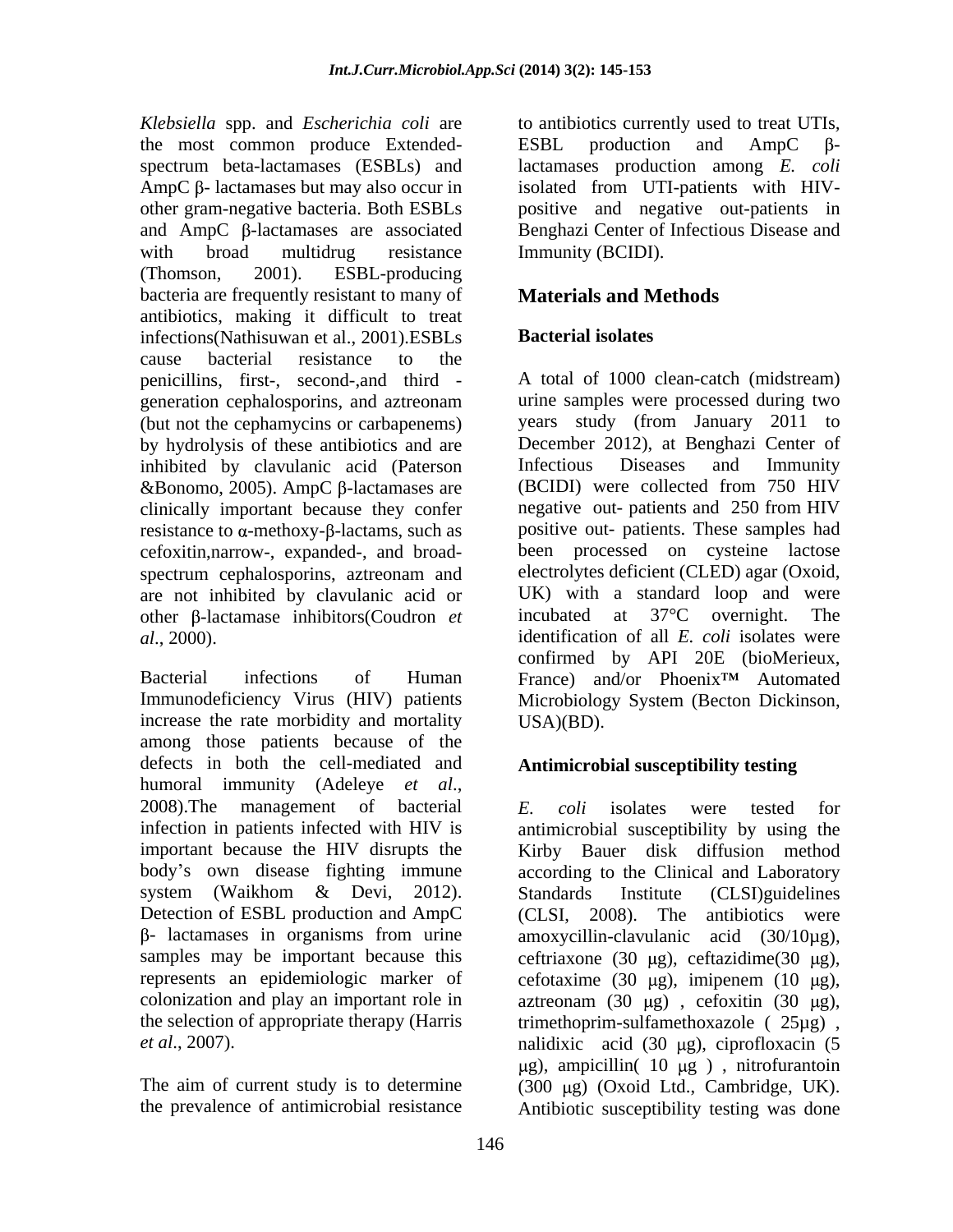on Mueller- Hinton agar (MHA) (BD). (Manchanda & Singh, 2003). The growth The results were recorded and interpreted was suspended in Buffered peptone water as per CLSI (CLSI, 2008) (Oxoid). recommendations. The *E. coli* ATCC 25922 strains was used as control

### **Screening for ESBL producing isolates**

All *E. coli* isolates were tested for ESBL- Chicago, IL). The significance level was production by their susceptibilityto the tested using t-test. A p-value < 0.05 was third generation cephalosporins considered statistically significant. [ceftazidime (30  $\mu$ g), cefotaxime (30  $\mu$ g) and ceftriaxone  $(30 \mu g)$ ] and aztreonam **Results and Discussion** (30  $\mu$ g) by using Kirby Bauer disk diffusion method (following the guidelines  $\overline{A}$  total of 1000 clean-catch midstream for CLSI, 2008). The isolates that showed urine samples were collected from 750 inhibition zone  $\leq$  22 mm for HIV out-negative and 250 HIV positive Ceftazidime;  $\leq 25$  mm for ceftriaxone; and out patients. 193(19.3%) yielded considered to be probable producers of  $E$  coli was the most common

The isolates that showed resistance to at 114 out patients, 27(23.68%) were HIV least one of the four antibiotics positive out-patients and 87(76.3%)were (ceftazidime, cefotaxime, ceftriaxone and aztreonam) were tested for ESBL production by the double-disk synergy test The antimicrobial susceptibility results of (DDST method) (Jarlier et al., 1988). *E. E. coli* are summarized in Table 1. *coli* ATCC 25922 was used as ESBL Imipenem was the only antibiotic effective negative control and K. *pneumonia* ATCC against all these isolates (100%). Twenty 700603 was used as ESBL positive seven of *E. coli* isolates from HIV positive

performed as described by Singhal et al*.*, (2005).

AmpC enzyme production of all *E. coli* (n=114) isolates was detected by a ciprofloxacin, (95.4%, 94.3%, 93.1%,

(Oxoid).

## **Statistical analysis**

Statistical analysis was performed using SPSS software, version 8.0 (SPSS,

## **Results and Discussion**

27 mm for cefotaxime or aztreonam were significant growth of a single organism. ESBL. uropathogen, accounting for infections in A total of 1000 clean-catch midstream urine samples were collected from 750 out patients. 193(19.3%) yielded *E. coli* was the most common 114 (59.06%) of the 193 patients. Of these HIV- negative out-patients.

reference strain patients showed susceptibility to cefoxitin, **Screening for AmpC producing isolates:** 96.3% and 70.4%), respectively. These AmpC Disk Test **AmpC** Disk Test **the most effective** All isolates from *E. coli* (n=114) were rates were detected for ampicillin (77.8%), screened by AmpC disk test. This test was nalidixic acid (59.3%) and amoxicillin nitrofurantoin and ceftazidime (100%, 96.3% and 70.4%), respectively.These against *E.coli*. Conversely, high resistance clavulanic acid (48.15%).

**Modified three-dimensional test** patients were highly susceptible to modified three dimensional test 91.95%, 90.8 ,89.6% and 72.4), which*E. coli* isolates from 87 HIV negative out nitrofurantoin, ceftazidime, cefoxitin, ceftriaxone, aztreonam, cefotaxime and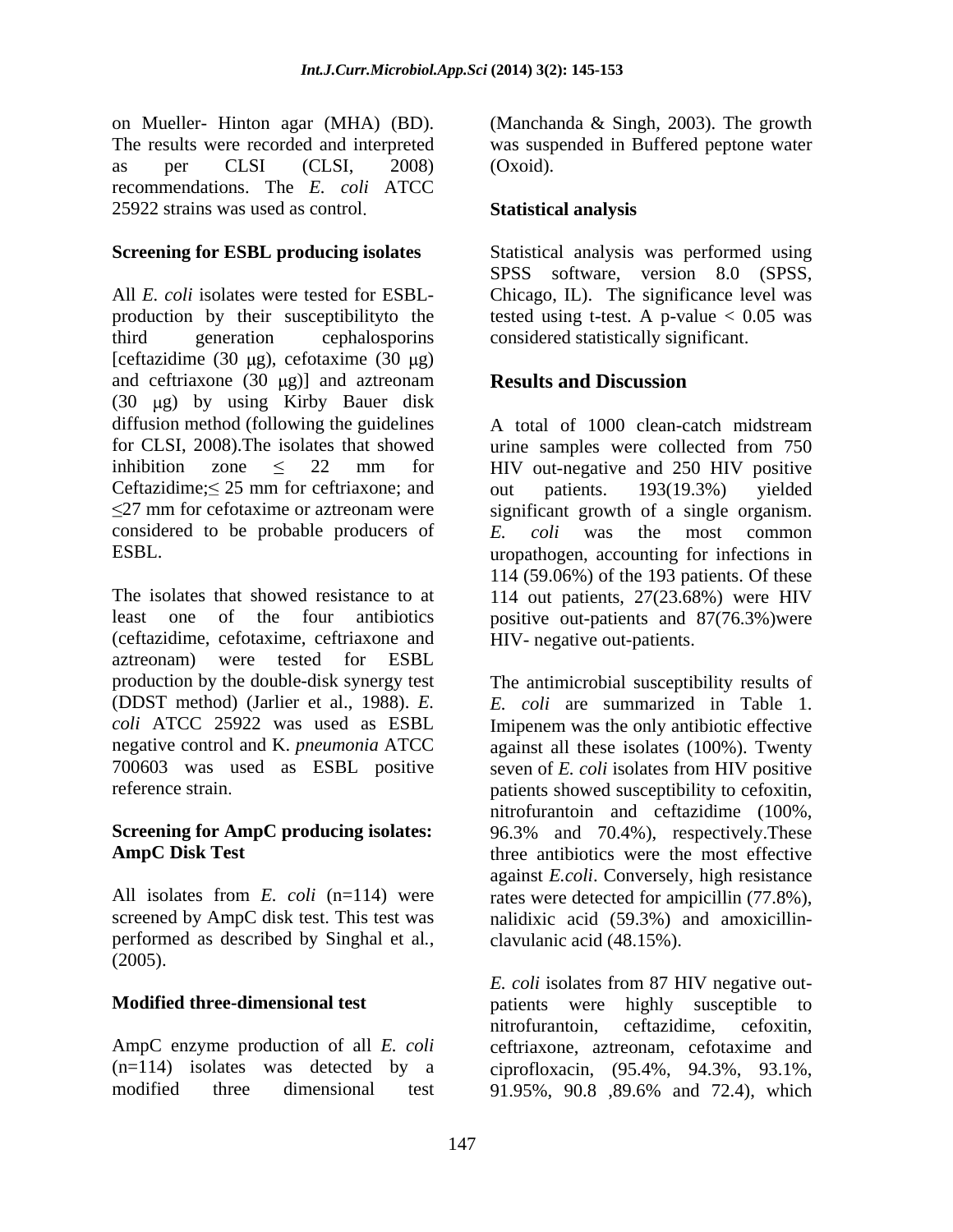were the most effective drugs. Conversely, high resistance rates were detected for ESBL and non ESBL producing E. coli. ampicillin (55.17%) and nalidixic acid ESBL producing *E. coli* in HIV positive in HIV positive and negative patients in clavulanic acid (84.6%); while no their resistance to different agents used in

whereas 78.9% (90/114) were ESBL non of HIV negative out- patients were found to be ESBL producers (Table 2).

 $(n=114)$  by AmpC disk test, indicate the to ampicillin  $(100\%)$ , nalidixic acid presence of only one isolate of HIV (90.91%), ciprofloxacin (81.82%), negative. AmpC  $\beta$ -lactamase production while the minimum resistance was seen was confirmed in 2 (1.75%) of the 114 with cefoxitin (18.18%) and noncefoxitin was observed in one isolates from HIV positive patient whereas the (48.68%); while the minimum resistance intermediate (HIV negative patient).All study. the cefoxitin resistant *E.coli* were not

lactamase, and the coexistence of the appropriate empirical treatment of UTI phenotype production in the HIV negative (Randrianirina et al., 2007). This is the 0/87) and 1.15% ( 1/87), respectively; while in the HIV positive out-patients, it was  $48.14\%$  (13/27), 0%( 0/27) and 3.7 % In this study the antibiotics resistance in

(39.08%). There was no significant out-patients showed maximum resistance difference (p-value 0.071) between *E. coli* to ampicillin (100%) and amoxicillin this study. and cefoxitin (0%). The non ESBL Overall 21.05% (24/114) of *E. coli* isolates resistance to ampicillin (57.1%) and were found to be ESBL- producers nalidixic acid (50%); while the minimum producers. 48.14 % (13/27) of HIV positive out-patients and 12.64% (11/87) resistance was seen with nitrofurantoin Table 3 shows antibiotics resistance of ESBL and non ESBL producing *E. coli*. ESBL producing *E. coli* in HIV positive clavulanic acid  $(84.6\%)$ ; resistance was seen to nitrofurantoin  $(0\%)$ producing *E. coli* showed maximum resistance was seen with amoxicillin clavulanic acid (14.4%); and nonresistance was seen with nitrofurantoin  $(0\%)$  and cefoxitin  $(0\%)$ .

Screening for AmpC  $\beta$ -lactamase *E. coli* out- patients showed maximum resistance positive patients were positive while all trimethoprim-sulfamethoxazole (72.7%); isolates of HIV negative out-patients were and amoxicillin-clavulanic acid (72.7%); isolates by the three-dimensional test. A resistance was seen with nitrofurantoin clear distortion of the zone of inhibition of (0%). The non ESBL producing *E.coli*  other isolate showed minimal distortion was seen with cefoxitin (1.3%) and (was considered as indeterminate strain) nitrofurantoin (3.94%). There was no from HIV negative patient. Both isolates significant difference (p-value 0.768) were ESBL producing ones (Table 2).One between ESBL producing *E. coli* in HIV isolate was sensitive to cefoxitin (HIV positive and negative patients in their positive patient) and the other was resistance to different agents used in this ESBL producing *E. coli* in HIV negative out- patients showed maximum resistance to ampicillin (100%),nalidixic acid (90.91%), ciprofloxacin (81.82%), while the minimum resistance was seen with cefoxitin  $(18.18\%)$  and showed maximum resistance to ampicillin (48.68%); while the minimum resistance study.

AmpC  $\beta$ -lactamase producers. Knowledge on local antimicrobial The prevalence of ESBL,  $AmpC$   $\beta$ - will help the clinicians to choose the out- patients was 12.64% (11/87), 0%( first study to detect AmpC production of Knowledge on local antimicrobial resistance trends among urinary isolates appropriate empirical treatment of UTI (Randrianirina *et al*., 2007). This is the first study to detect AmpC production of *E. coli* causing UTI in BCIDI.

(1/27), respectively (Table 2). HIV positive out-patients was more thanIn this study the antibiotics resistance in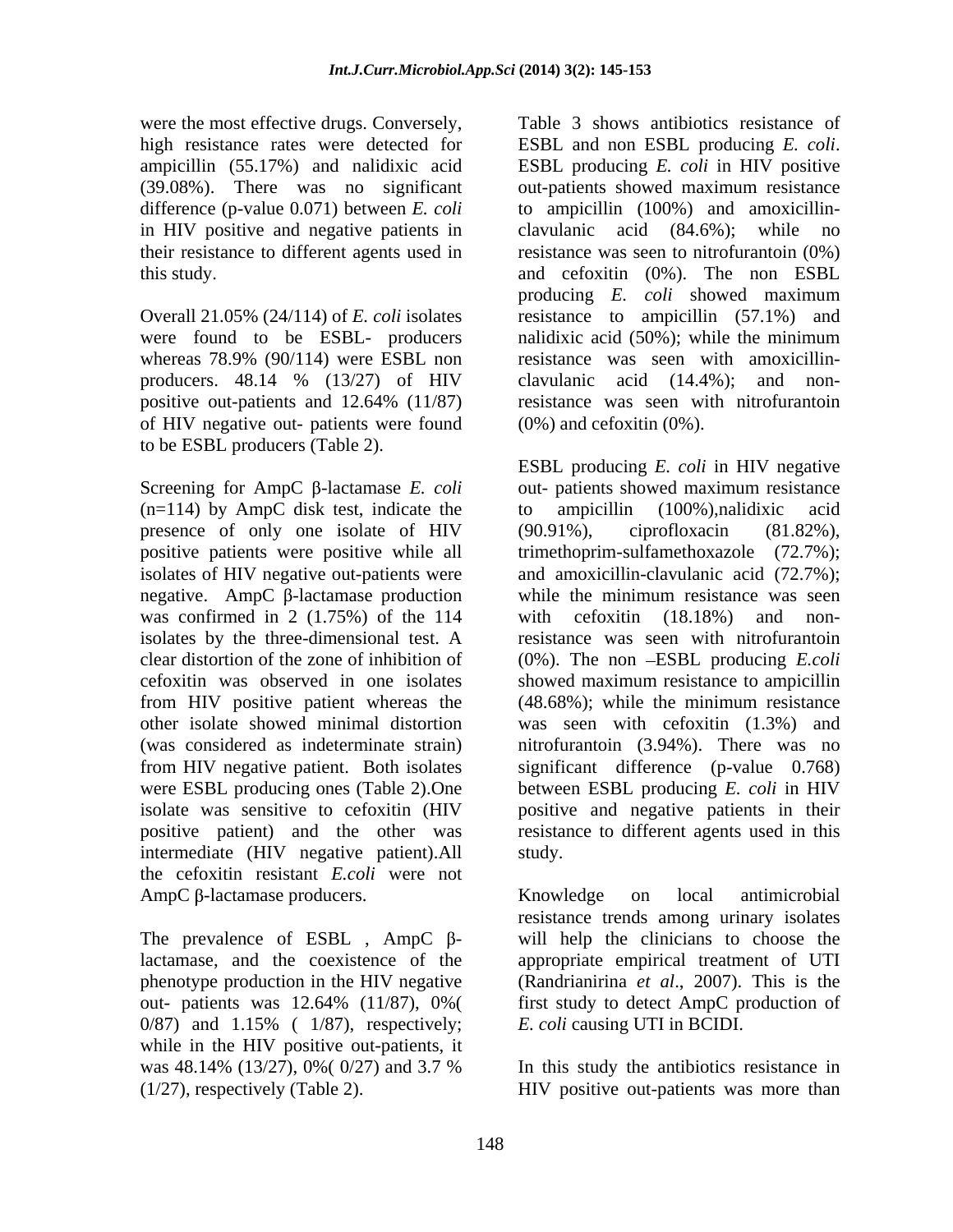in HIV negative out- patients except in cefoxitine, in which it was 0% in HIV positive out-patients and 3.45% in HIV-<br>trimethoprim/sulfamethoxazole 51.9%, negative out-patients. The Resistance to imipenem in both groups of out-patients was 0%.The high susceptibility to were less than those in the Odisha, India imipenem observed in our study is a clear study. In a study by Smet *et al*. (2010), the indication that carbapenem resistance is resistance rate reported was nalidixic acid still almost absent in *E. coli* isolated from UTI in the region. This can be explained by the infrequent use of imipenem in result for the resistance rate for Benghazi. We found antibiotics resistance amoxicillin-clavulanic acid was 26.7% in general in HIV-positive out-patients and HIV negative out-patient increased from the results of our study in 2010 (Buzayan *et al*., 2010). In the present study, the oldest urinary anti-infective drugs in use, highest antibiotics resistance in the *E.coli* resistance to this drug remains minimal strains from HIV positive and HIV (Pourakbari *et al.,* 2012). As seen in negative out-patients was to ampicillin, (Table 1), the overall resistance was 0% in nalidixic acid and trimethoprim- HIV positive out-patients and 4.6% in HIV sulfamethoxazole.(77.8% vs.55.17%), negative out-patients. Other studies of UTI (59.3% vs.39.08%) and (55.6% vs.36.8%). from outpatients found resistance to

Resistance of *E.coli* isolates from HIV (Eryilmaz *et al.*, 2010; Bosch *et al.*, 2011; positive patients to ampicillin was Dash *et al*., 2013). Muvunyi *et al*. (2011) 77.8%. This result was similar to the reported a higher resistance rate  $26.4\%$  to results of other studies (Fryilmaz *et al* nitrofurantoin. results of other studies (Eryilmaz *et al*., 2010; Byam *et al*., 2010). Byam *et al*.(2010) found resistance to nalidixic acid Relative to our study of 2010, alarmingly was 20% which is less than 59.3% higher rates of resistance to cephalosporins obtained in our present work; but the and aztreonam were found in our current resistance rate to amoxicillin-clavulanic study  $(22.2\%$  to ceftazidime, 44.4% to resistance rate to amoxicillin-clavulanic study(22.2% to ceftazidime, 44.4% to acid was 40% which similar to 48.15% ceforaxime and 40.7% to ceftriaxone and acid was 40% which similar to 48.15% found in our study. Also Byam *et al*.(2010) reported resistance rates 100% to trimethoprim-sulfamethoxazole and patients the resistance rates were low 10.0% to nitrofurantoin, which were higher (5.7% to ceftazidime, 9.2 % to cefotaxime, than those we obtained of 55.6% and  $0\%$ ,  $8.05\%$  to ceftriaxone and 9.2% to

Dashet al. (2013)study determined the HIV negative and 44.4% HIV positive susceptibility to antibiotics commonly used for the treatment of UTIs of *E. coli* urinary isolates obtained from outpatients

in Odisha, India. Overall, resistance to ampicillin was 94.7%, followed by trimethoprim/sulfamethoxazole and amoxicillin-clavulanic acid 63.7%. The resistance rates found in our study 93.3%. This resistance rate was higher than that obtained in our work. Smets result for the resistance rate for amoxicillin-clavulanic acid was 26.7% similar to ours of 24.14%.

Even though nitrofurantoin is one of the (Table 1), the overall resistance was 0% in nitrofurantoin at rates of 0% to 9.8% (Eryilmaz *et al*., 2010; Bosch *et al*., 2011; reported a higher resistance rate 26.4% to nitrofurantoin.

respectively aztreonam).We observed increase in higher rates of resistance to cephalosporins and aztreonam were found in our current study(22.2% to ceftazidime, 44.4% to cefotaxime and 40.7% to ceftriaxone and 33.3% toaztreonam) for HIV positive out patients isolates. But in the HIV negative (5.7% to ceftazidime,9.2 % to cefotaxime, 8.05% to ceftriaxone and 9.2% to resistance rates to ciprofloxacin (27.6% in HIV negative and 44.4% HIV positive out-patients), because in the past few years ciprofloxacin have been prescribed more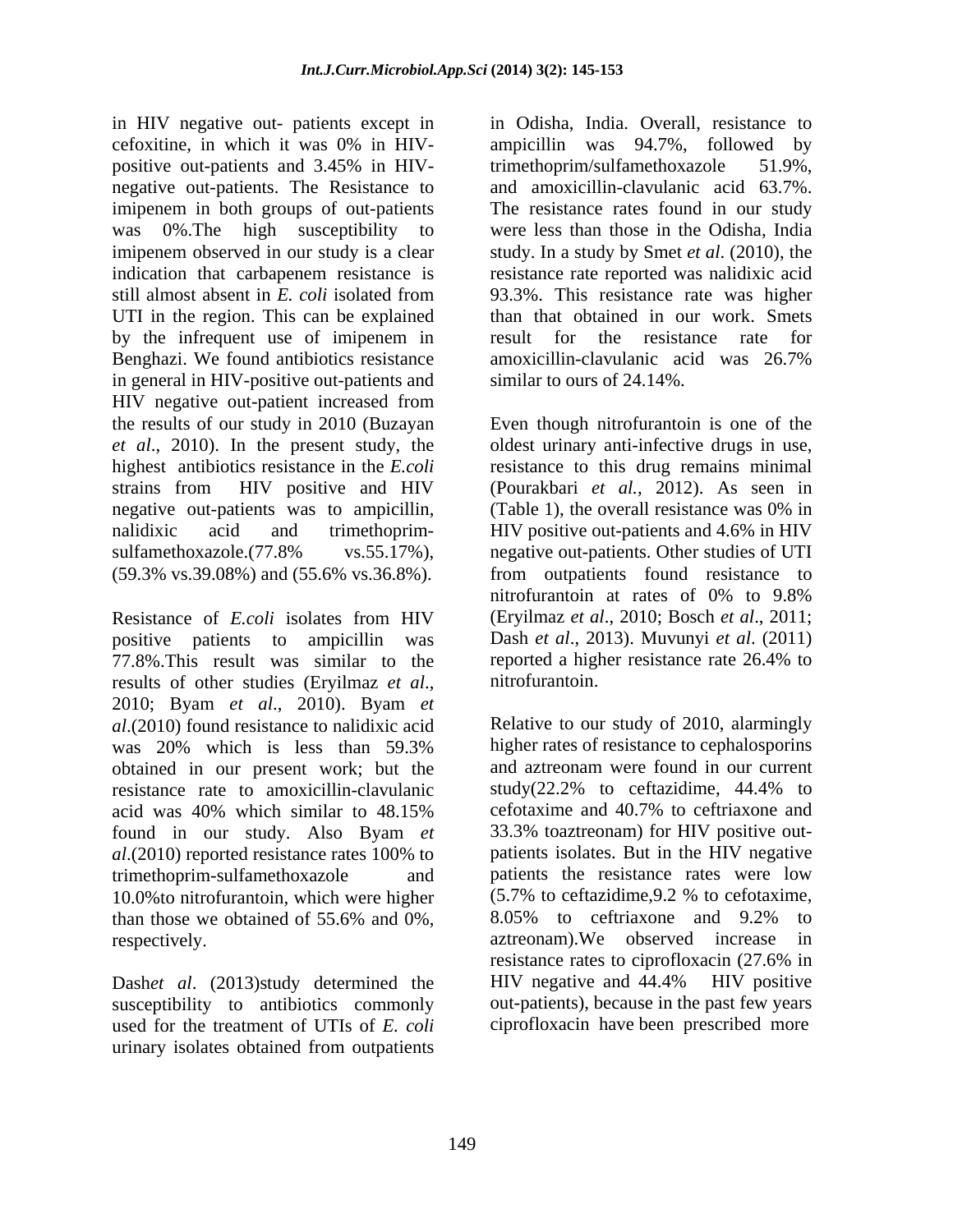| <b>Antibiotics</b> | <b>HIV</b> positive out-patients $(n=27)$ |              |              | <b>HIV</b> negative out-patients $(n=87)$ |            |               |
|--------------------|-------------------------------------------|--------------|--------------|-------------------------------------------|------------|---------------|
|                    |                                           |              |              |                                           |            |               |
| NA                 | 11(40.7%                                  |              | 16(59.3%)    | 49(56.32%)                                | 4(4.59%)   | 34(39.08%)    |
| <b>CIP</b>         | $15(55.6\%)$                              |              | $12(44.4\%)$ | $63(72.4\%)$                              |            | 24(27.6%)     |
|                    | 26(96.3%)                                 | $1(3.7\%)$   |              | 83(95.4%)                                 |            | $4(4.6\%)$    |
| SXT                | $12(44.4\%)$                              |              | 15(55.6%)    | 54(62.1%)                                 | 1(1.15%)   | 32(36.8%)     |
| AMC                | 8(29.63%)                                 | $6(22.22\%)$ | 13(48.15%)   | $153(60.92\%)$                            | 13(14.94%) | $21(24.14\%)$ |
| AMP                | $6(22.2\%)$                               |              | 21(77.8%)    | 38(43.7%                                  | 1(1.15%)   | 48(55.17%)    |
| <b>FOX</b>         | $27(100\%)$                               |              |              | 81(93.1%)                                 | 3(3.45%)   | 3(3.45%)      |
| CAZ                | $19(70.4\%)$                              | $2(7.4\%)$   | $6(22.2\%)$  | 82(94.3%)                                 |            | 5(5.7%)       |
| <b>CTX</b>         | $15(55.6\%)$                              |              | $12(44.4\%)$ | 78(89.6%)                                 | 1(1.15%)   | $8(9.2\%)$    |
| <b>CRO</b>         | $15(55.6\%)$                              | $1(3.7\%)$   | 11(40.7%     | 80(91.95%)                                |            | $7(8.05\%)$   |
| ATM                | $16(59.3\%)$                              | $2(7.4\%)$   | 9(33.3%)     | 79(90.8%)                                 |            | $8(9.2\%)$    |
| <b>IPM</b>         | 27(100%)                                  |              |              | 87(100%)                                  |            |               |

**Table.1** Antibiotics susceptibility pattern of *E. coli* in HIV positive and HIV negative out-patients

Sensitive, S; I, Intermediate; Resistant, R; Nalidixic acid, NA; Ciprofloxacin, CIP; Nitrofurantoin, F; Trimethoprim-sulfamethoxazole, SXT; Amoxicillin-clavulanic acid, AMC; Ampicillin, AMP; Cefoxitin, FOX; Ceftazidime, CAZ; Cefotaxime, CTX; Ceftriaxone, CRO; Aztreonam, ATM; Imipenem, IPM.

**Table.2** Prevalence of ESBL, AmpC  $\beta$ -lactamase and Co-existence of resistance (ESBL +  $AmpC \beta$ -Lactamase) among *E. coli* in urine isolates.

| Resistance           | <b>HIV</b> positive patients $(n=27)$ | <b>HIV</b> negative out-patients |
|----------------------|---------------------------------------|----------------------------------|
|                      |                                       | n–87<br>  11—07                  |
| $\vert$ ESBL $(\% )$ | 3(48.14%)                             | 11(12.64%                        |
| $\Delta$ mpC $(\%)$  |                                       |                                  |
| ESBL ·<br>- AmpC     | 1(3.7%                                | $1(1.15\%)$                      |

**Table.3** Comparison of antibiotics resistance pattern in both ESBL producers and non ESBL producers of *E. coli*

|             | HIV positive out-patients $(n=27)$ |                                | HIV negative out- patients $(n=87)$ |              |
|-------------|------------------------------------|--------------------------------|-------------------------------------|--------------|
| Antibiotics | <b>ESBL</b>                        | Non ESBL<br>producers $(n=14)$ | <b>ESBL</b> producers               | Non ESBL     |
|             | producers                          |                                | $(n=11)$                            | producers    |
|             | $(n=13)$                           |                                |                                     | $(n=76)$     |
| <b>NA</b>   | 9(69.23%)                          | 7(50%)                         | $10(90.91\%)$                       | $25(32.9\%)$ |
| CIP         | $9(69.23\%)$                       | $3(21.4\%)$                    | 9(81.82%                            | 15(19.74%)   |
|             |                                    |                                |                                     | $3(3.94\%)$  |
| <b>SXT</b>  | 9(69.23%)                          | $6(42.9\%)$                    | 8(72.7%)                            | 24(31.58%)   |
| AMC         | $11(84.6\%)$                       | $2(14.3\%)$                    | 8(72.7%)                            | $14(18.4\%)$ |
| AMP         | 13(100%)                           | $8(57.1\%)$                    | 11(100)                             | 37(48.68%)   |
| <b>FOX</b>  |                                    |                                | 2(18.18%                            | $(1.3\%)$    |

Nalidixic acid, NA; Ciprofloxacin, CIP; Nitrofurantoin, F; Trimethoprim-sulfamethoxazole, SXT; Amoxicillin-clavulanic acid, AMC; Ampicillin, AMP; Cefoxitin, FOX.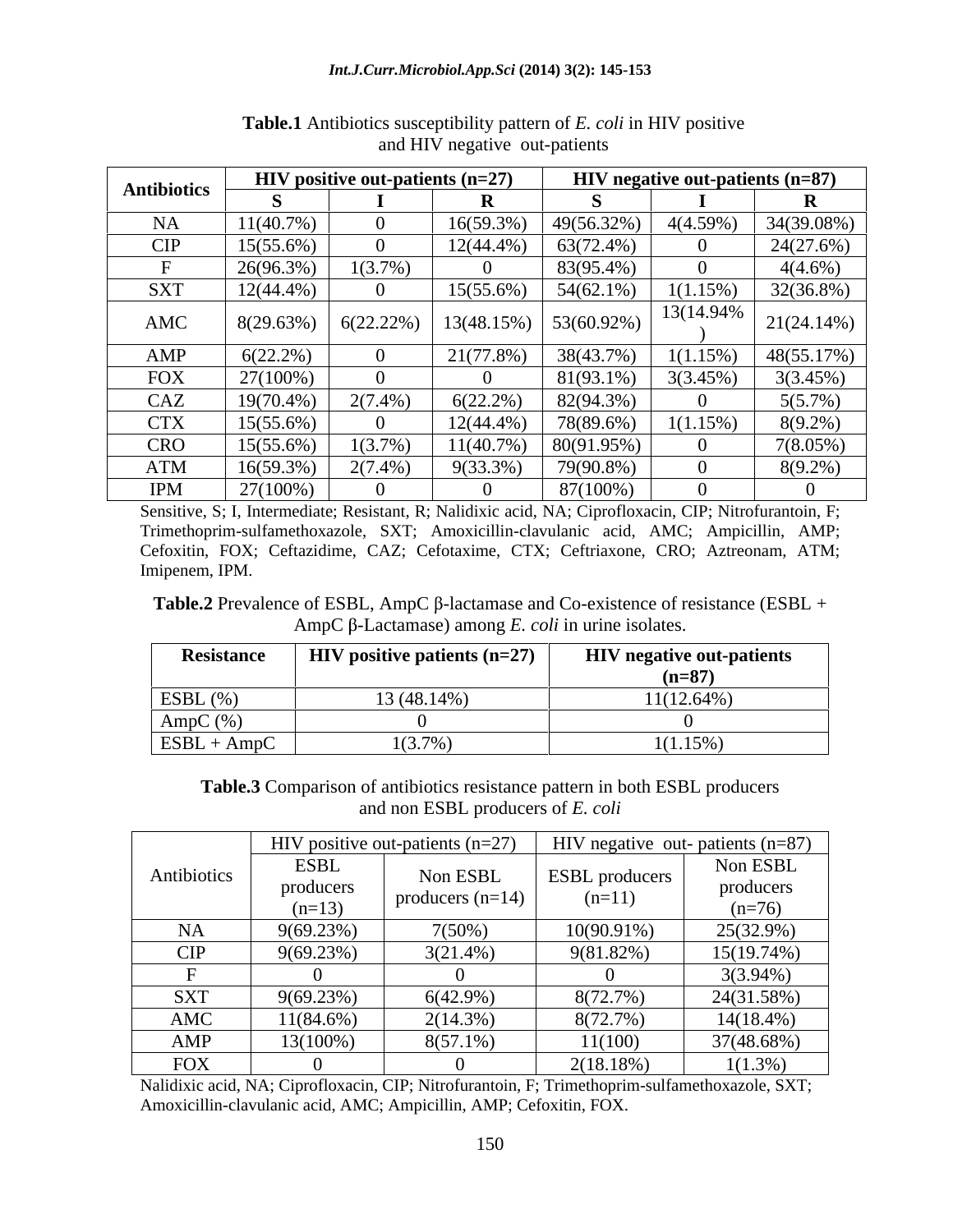frequently for the empirical treatment of ESBL producing E. coli in both two UTI in the region. Resistance rates for groups of HIV positive and HIV negative ciprofloxacin against UTI strains were out patients shows no resistance to reported as 5%, 15% and 31.9%, by Bosch *et al*. (2011),Eryilmaz *et al*. (2010)and Muvunyi *et al*. (2011), respectively. Recently, Dash *et al*. (2013) reported acid in HIV positive patients was higher

such as ampicillin, ciprofloxacin, nalidixic trimethoprim/sulfamethoxazole in HIV acid, Amoxicillin- clavulanic and negative out-patients were higher than trimethoprim/sulfamethoxazole should no longer be recommended for initial

The prevalence of the ESBL producers as patients to 1.9 % in HIV negative out-<br>indicate reduced outer membrane patients. The ESBL production which was reported among *E. coli* by Dalela*et al*. (2012) and Sasirekha (2013) were high *E. coli* isolates from HIV negative out patient in this study. frequently for the empirical traineness of resistance rates for resistance and the percentage of respectively. The colicies and the expectively of the resistance of respectively. By and 1.9%, by Dowell methods are one per

53.4% resistance rates for *E. coil.* than HIV negative patients 84.4% and<br>72.7%, while Resistance rates to nalidixic<br>On the basis of our results, antimicrobials acid, ciprofloxacin and nitrofurantoin, and minimum resistance to cefoxitin 0% and 18.18%, respectively. Resistance rate to Amoxicillin-clavulanic than HIV negative patients 84.4% and 72.7%, while Resistance rates to nalidixic acid, ciprofloxacin and HIV positive out-patients.

empirical therapies for UTIs in Benghazi Prevalence of AmpC  $\beta$ -lactamases among because of high resistance in *E. coli* that *E. coli* in the present study was found to have ESBL producing in both HIV and be 0%, while Sasirekha (2013)and Rajni*et*   $1$ non HIV out-patients.  $1$  *al.* (2008) found AmpC  $\beta$ -lactamases were in previous our study from BCIDI was isolates for detecting any possible AmpC reported to be  $14.3\%$  in HIV positive  $\beta$ -lactamase production but can also patients. The occurrence of ESBL permeability (Thomson, 2001). Only one producers among *E. coli* in HIV positive cefoxitin sensitive isolate of *E. coli* patients in the current study was showed the production of  $AmpC$   $\beta$ -13/27(48.14%), while 11/87(12.64%) of lactamase along with the production of ESBL *E. coli* were found in HIV negative ESBL while 3 cefoxitin resistant isolates 19.8% and 23% respectively. Cefoxitin resistance can be used to screen the -lactamase production but can also indicate reduced outer membrane did not produce AmpC.

with that which was found in our study  $\Delta mpc$   $\beta$ -lactamase and ESBL in *E. coli* 73.5% and 52.8%, respectively. Whereas has also been reported 3.7% (1/27) of the Muvunyi *et al*. (2011) found ESBL of isolates in HIV positive out-patient and *E. coli* were 1.9 % in HIV negative out- 1.15% (1/87) in HIV negative out-patients patients. The ESBL production was more were found to have the co-existence. common in the *E. coli* isolates from HIV Dalela et al., (2012)and Sasirekha (2013) positive patient as compared to that in the found 4/98(4.1%)and 8/91 (8.8%) of the In this study, the co**-e**xistance of both co-existance among the *E. coli* isolates.

In the present study, ESBL producing *E*. found in HIV positive out- patients more *coli* was found be multidrug resistant. In than in HIV negative out patients. ESBL producing bacteria in HIV positive Nitrofurantoin was found to be the most and HIV negative out patients have high effective antimicrobials. Our data analysis In conclusion, The ESBL producers are recommends nitrofurantoin as empirical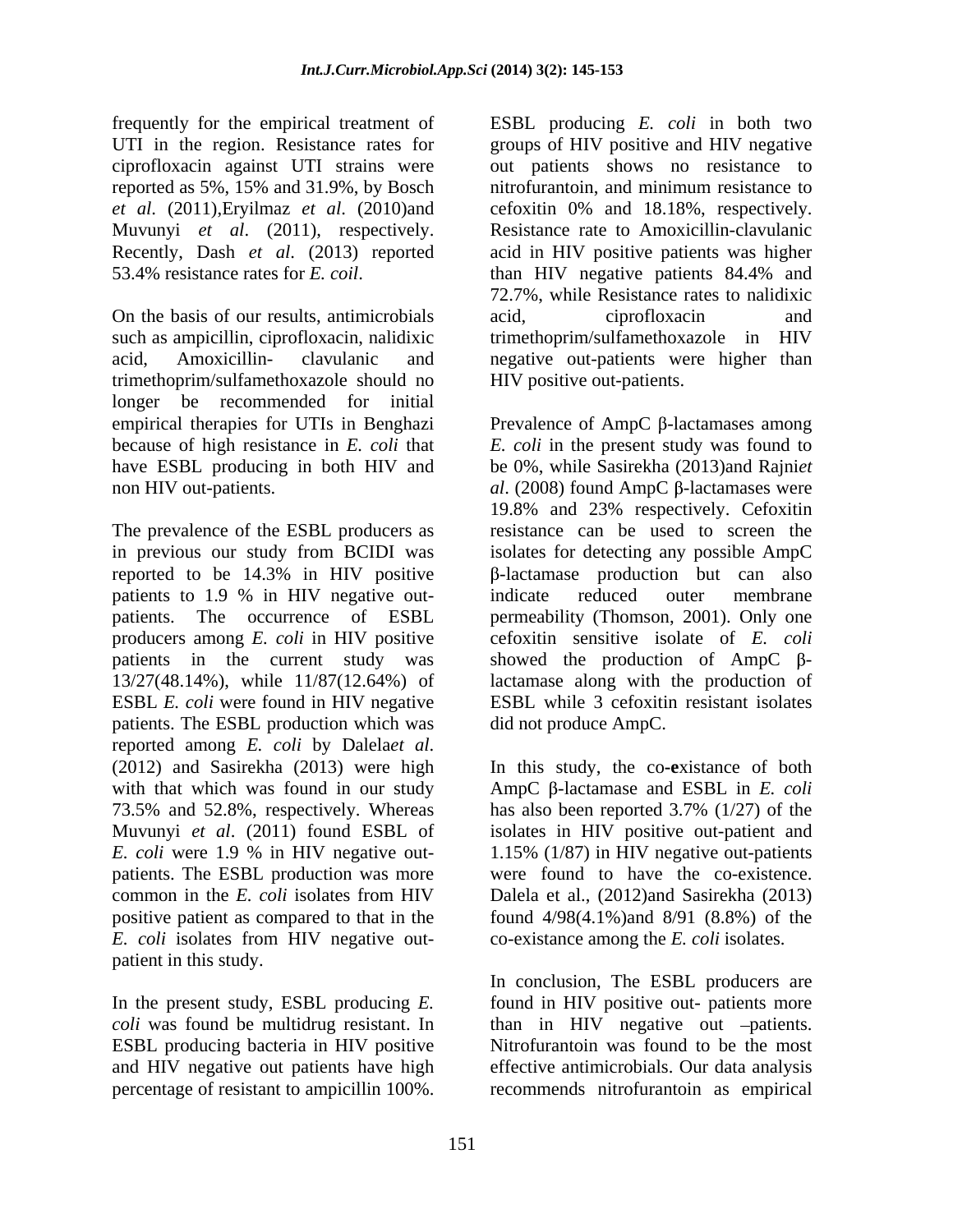Antibiotics not tested in this study, such as fosfomycin**,** should be investigated for their potential in the future. Urine culture and antimicrobial susceptibility testing are

- Adeleye A, Uju L, Idika N &Sobande O .2008. Cotrimoxazole resistance in *Streptococcus pneumonia* isolated
- Bosch FJ, Vuuren C &Joubert G. 2011. Antimicrobial resistance patterns in lsola<br>
outpatient urinary tract infections, the 209. outpatient urinary tract infections- the
- Buzayan MM, Tobgi RS &Taher I. 2010.
- Byam PR, Pierre RB, Christie CDC, Pathogens Causing Disease in 295-303. Jamaican Children with HIV/ AIDS. West Indian Med. J. 59: 386-392.
- Supplement 100-S18. Wayne, PA: Unit Admission<br>Clinical and Laboratory Standards 13:1144-1149. Clinical and Laboratory Standards
- Coudron PE, Moland ES & Thomson KS. 2000. Occurrence and Detection of pneumoniae, and Proteus mirabilis Isolates at a Veterans Medical Center. J. Clin. Microbiol. 38: 1791 1796. Manchanda V & Singh NP. 2003.
- therapy against *E. coli* causing UTI. Dalela G, Gupta S, Jain DK & Mehta P. recommended in BCIDI for treatment UTI lactamase and MRSA production. J. patients. **Clin.** Diag. Res. 6: 645-651. 2012. Antibiotic resistance pattern in uropathogens at a Tertiary Care Hospital at Jhalawar with Special Reference to ESBL, AmpC b-
- **References Example 2013 References Example 2013 Antimicrobial** Dash M, Padhi S, Mohanty I, Panda P &Parida B. 2013. Antimicrobial resistance in pathogens causing urinary tract infections in a rural community of Odisha, India. J. Fam. Community Med. 20: 20-26.
	- from sputum of HIV-positive patients. Eryilmaz M, Bozkurt ME, Yildiz MM & West Indian Med. J. 57: 497-499. Akin A. 2010. Antimicrobial Eryilmaz M, Bozkurt ME, Yildiz MM & Akin A. 2010. Antimicrobial Resistance of Urinary Echerichia coli Isolates. Trop. J. Pharm. Res. 9: 205- 209.
	- constant need to revise prescribing Gales AC, Jones RN, Gordon KA, Sader<br>habits S. Afr Med J 101.328-331. HS, Wilke WW, Beach ML, Pfaller M habits. S. Afr. Med. J. 101:328- 331. Detection of Extended Spectrum B-<br>
	Group (Latin America). 2000. Activity Lactamases among Urinary and spectrum of 22 antimicrobial *Escherichia coli* and *Klebsiella* agents tested against urinary tract *pneumoniae* From Two Centres. Jamahiriya Med. J. 10:10-16. patients in Latin America: report from Andiman WA& Pettigrew M. 2010. Antibiotics Resistance among 1998. J. Antimicrob. Chemother. 45: Gales AC, Jones RN, Gordon KA, Sader HS, Wilke WW, Beach ML, Pfaller M A, Doern GV. & the SENTRY Study Group (Latin America). 2000. Activity and spectrum of 22 antimicrobial infection pathogens in hospitalized patients in Latin America: report from the second year of the SENTRY Antimicrobial Surveillance Program. 1998. J. Antimicrob. Chemother. 45: 295-303.
- Clinical and Laboratory Standards HC, Hebden JN, Jr JG. 2007. Risk Institute. 2008. Performance Standards Factors for Colonization with for Antimicrobial Susceptibility Extended –Spectrum β-Lactamase-Testing: Eighteenth Informational Producing Bacteria and Intensive Care Harris AD, McGregor JC, Johnson JA, Strauss SM, Moore AC, Standiford, Factors for Colonization with Unit Admission. Emerg. Infect. Dis. 13: 1144-1149.
	- Institute. The same state of the state of the state of the state of the state of the state of the state of the state of the state of the state of the state of the state of the state of the state of the state of the state o AmpC Beta-Lactamases among Transferable Resistance to Newer B-*Escherichia coli*, *Klebsiella* Lactam Agents in Enterobacteriaceae: Jarlier V, Nicolas MH, Fournier G &Philippon A. 1988. Extended Broad-  $Spectrum$   $\beta$ -Lactamases Conferring Transferable Resistance to Newer  $\beta$ -Hospital Prevalence and Susceptibility Patterns. Rev. Infect. Dis. 10: 867-878.